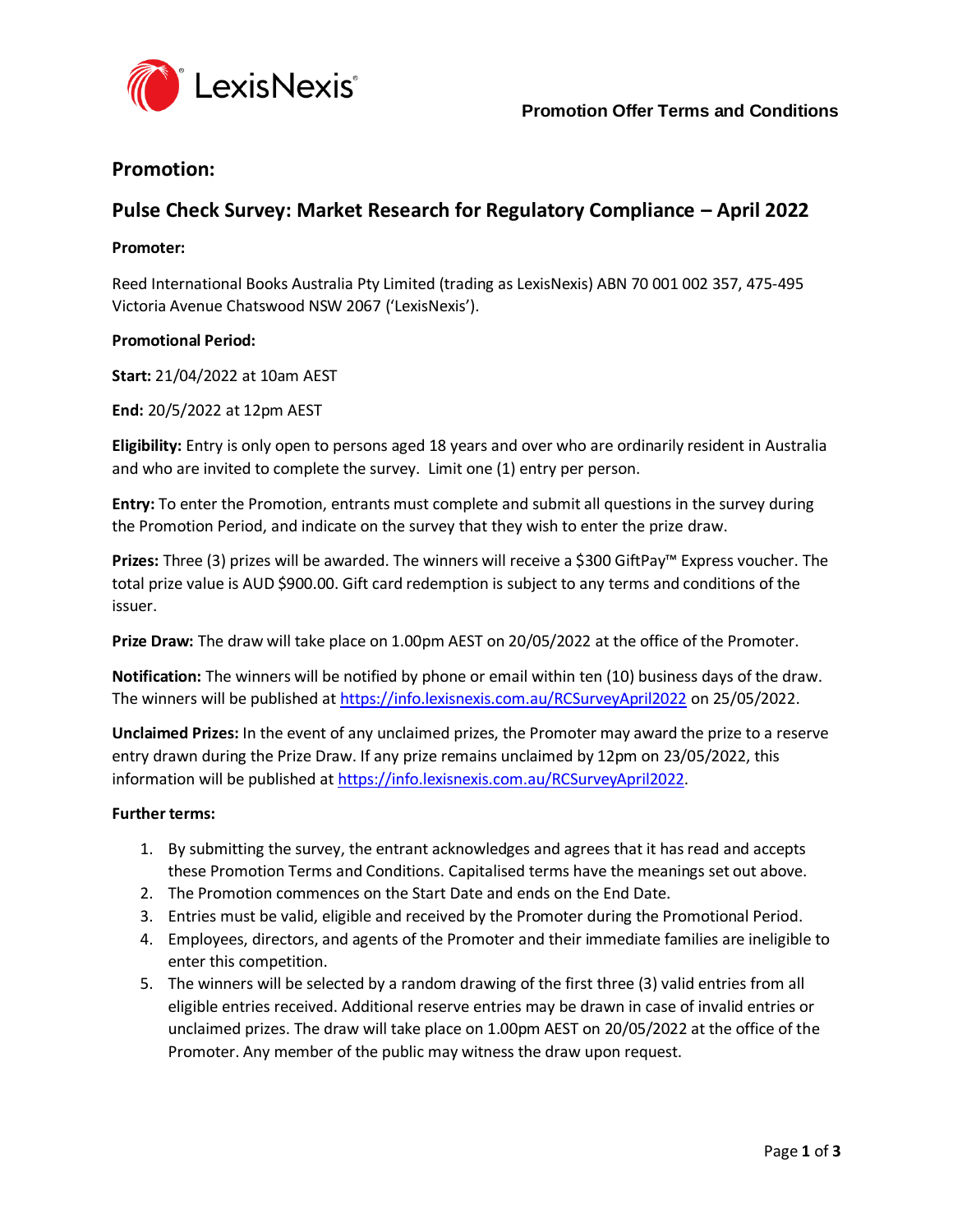## **Promotion Offer Terms and Conditions**



- 6. The Promoter reserves the right, at any time, to verify the validity of entries and entrants (including an entrant's identity). If the entrant cannot provide satisfactory proof as required by the Promoter, the winner will forfeit the prize.
- 7. Entries which:
	- a. do not contain the entrant's name and email address;
	- b. are incomplete, misspelt, inaudible, or incomprehensible;
	- c. contain offensive or defamatory statements; or
	- d. otherwise breach the law or any third party rights

are invalid and not eligible to win.

- <span id="page-1-0"></span>8. Prior to receiving the prize, winners will be required to declare, in writing, that receipt of the prize is permitted by his / her organisation's company policies and procedures, and that he / she would not be in breach of any law, rule or regulation for accepting the prize.
- 9. If any winner does not claim their prize by the time specified by the Promoter for any reason, including if they are unable to make the declaration in claus[e 8,](#page-1-0) the prize is forfeited and the Promoter is not obliged to substitute the prize.
- 10. Prizes will be issued via the GiftPay™ Express electronic voucher system and delivered by email to the winners within 6 weeks of the draw using the email address provided.
- 11. The Prize is not exchangeable, transferable or redeemable for cash.
- 12. The Promoter reserves the right to substitute the Prize for a prize of equal or greater value and of a similar type.
- 13. Decisions of the Promoter are final on all matters and no correspondence will be entered into.
- 14. No entry fee or purchase is required by the Promoter to enter the Promotion.
- 15. PRIVACY The information (including personal information) provided by entrants is being collected by the Promoter for the purpose of processing their submission and keeping them informed of upcoming products, services, offers and events. Entrants may opt-out of receiving such communications as provided within any such marketing materials (e.g., using the "Unsubscribe" feature provided in the footer of Promoter's emails). The information is disclosed from time to time to the Promoter's related bodies corporate for these purposes. The provision of this information by the entrant is voluntary but if the entrant does not provide some or all of the requested information, the Promoter may be unable to properly process the entrant's submission. All personal information submitted by entrants will be handled in accordance with the LexisNexis Australia Privacy Policy which is available at

[https://www.lexisnexis.com.au/en/global-pages/privacy-information.](https://www.lexisnexis.com.au/en/global-pages/privacy-information) The entrant has both a right of access to the personal information the Promoter holds about the entrant and to ask the Promoter to correct it if it is inaccurate or out of date. Please direct any queries in Australia to: The Privacy Officer, LexisNexis Australia or email t[o privacy@lexisnexis.com.au.](mailto:privacy@lexisnexis.com.au)

- 16. For the purpose of public statements and advertisements, the Promoter may only publish the entrant's first name, initial and State/ Territory.
- 17. To the maximum extent permitted by law, the Promoter shall not be liable for any loss, injury, claim, liability, or damage of any kind arising from or in connection with this Promotion, including the acceptance or use of any Prize, whether or not arising from any person's negligence or wilful misconduct.